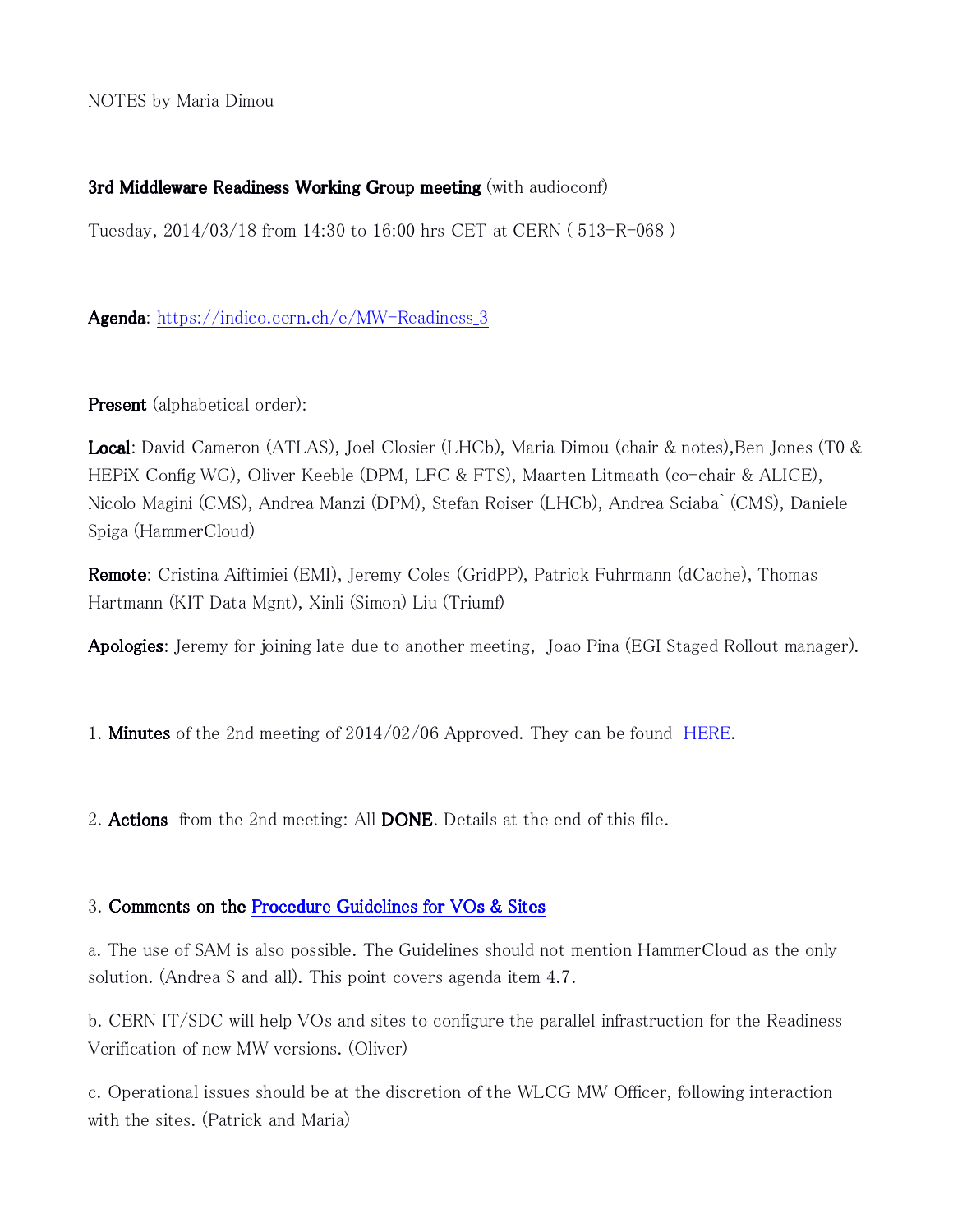d. Keep software and configuration changes apart to avoid unpleasant surprises in operation. (Joel)

## 4. Comments on Additional MW products in the [Product Teams' table](https://twiki.cern.ch/twiki/bin/view/LCG/MiddlewareReadiness#Product_Teams) of the twiki

All MW products suggested in [Agenda](http://indico.cern.ch/event/MW-Readiness_3) (item 4) shall be included in the table. Nevertheless, their inclusion in the Readiness Verification process will be left for a later date.

The WLCG MW Officer's interaction with Product Teams, VOs and Sites should become more clear via WG discussions in email and at the next meeting, before we expand into the inclusion of more products.

## 5. Impressions from ATLAS Volunteer Sites' Readiness Verification:

Agenda item 5 couldn't be discussed because the [ATLAS MW Readiness Validation procedure](https://twiki.cern.ch/twiki/bin/viewauth/AtlasComputing/MiddlewareReadinessWorkingGroup) was not accessible for WG members without CERN login. This is now solved. Discussion at the next meeting.

# 6. Next  $(4<sup>th</sup>)$  meeting: Thursday 15 May 2014 at 10h30am CEST at CERN with audioconf.

7. A.O.B. None

| <b>Action</b> | Description        | <b>Status</b>                                   |
|---------------|--------------------|-------------------------------------------------|
| 20140318-01   | MariaD to edit the | Pending.                                        |
|               | Guidelines and     |                                                 |
|               | Product Table on   |                                                 |
|               | the MW WG twiki.   |                                                 |
|               |                    |                                                 |
| 20140318-02   | Maarten to add     | Pending.                                        |
|               | the ALICE row on   |                                                 |
|               | the MW WG twiki    |                                                 |
|               | (Experiment)       |                                                 |
|               | Workflows'         |                                                 |
|               | section).          |                                                 |
|               |                    |                                                 |
| 20140206-01   | David,             | <b>Done.</b> General Guidelines by MariaD HERE. |
|               | Alessandro,        |                                                 |
|               | MariaD, Maarten    |                                                 |
|               | to work through    |                                                 |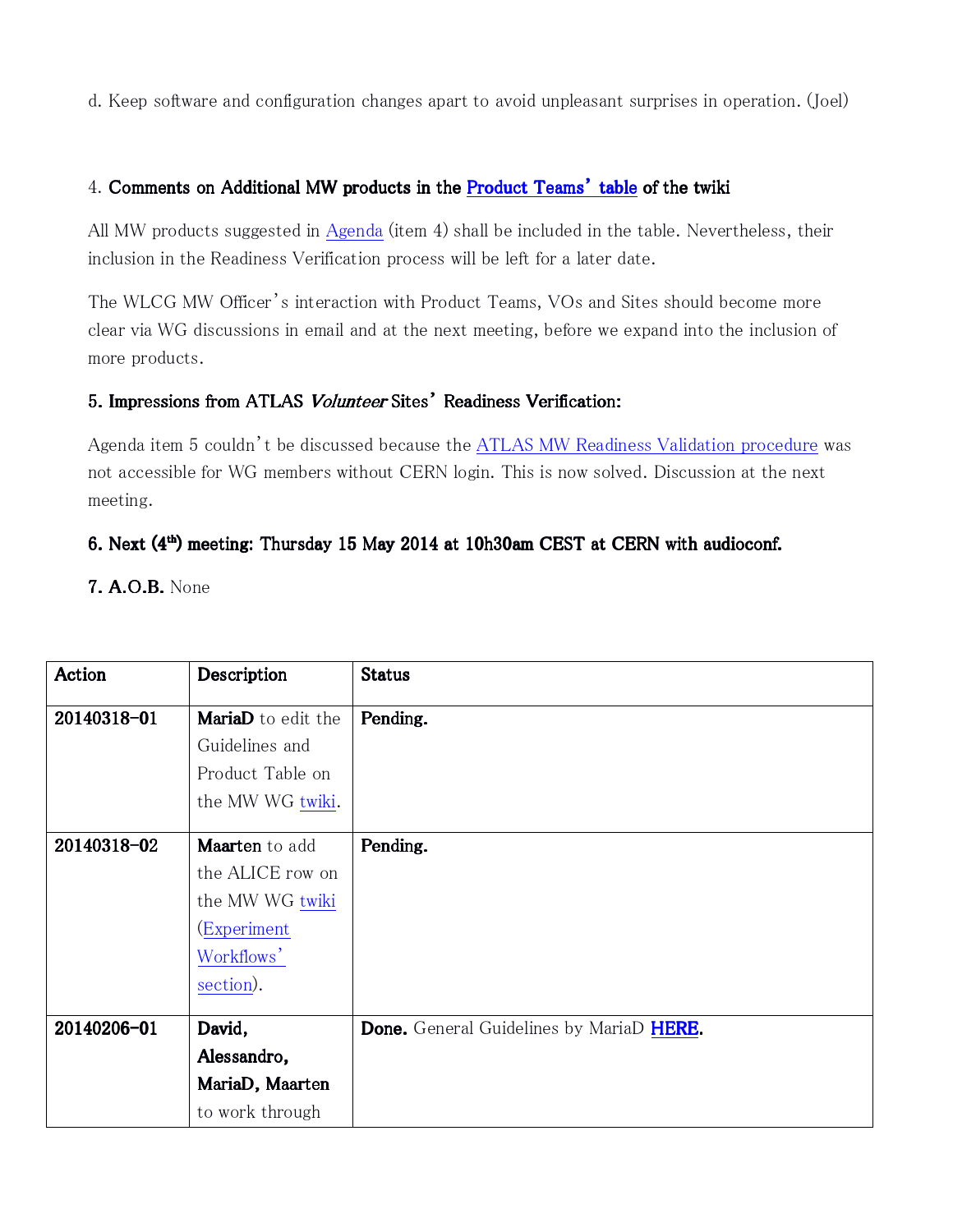|             | the details of the    |                                                                      |
|-------------|-----------------------|----------------------------------------------------------------------|
|             | <b>ATLAS</b> plan and |                                                                      |
|             | generalise it for     |                                                                      |
|             | the other VOs. If     |                                                                      |
|             | new e-groups are      |                                                                      |
|             | needed, create        |                                                                      |
|             | them.                 |                                                                      |
| 20140206-02 | Simone to send        | <b>Done.</b> Simone's doc <b>HERE</b> is now in the WLCG MB approval |
|             | the WG his note       | process.                                                             |
|             | to the WLCG MB        |                                                                      |
|             | on site rewarding     |                                                                      |
|             | for their             |                                                                      |
|             | participation to      |                                                                      |
|             | the Readiness         |                                                                      |
|             | Verification effort.  |                                                                      |
|             |                       |                                                                      |
| 20131212-01 | Cristina to obtain    | Done. Text by INFN via Cristina on 20140205 here! <sup>1</sup>       |
|             | an official INFN      |                                                                      |
|             | statement on the      |                                                                      |
|             | continuation of the   |                                                                      |
|             | EMI repository        |                                                                      |
|             | beyond April 2014     |                                                                      |
|             | and for how long.     |                                                                      |
|             | This should be        |                                                                      |
|             | communicated to       |                                                                      |
|             | this WG and the       |                                                                      |
|             | WLCG MB.              |                                                                      |
| 20131212-02 | Maarten & Maria,      | <b>Done.</b> Table for Products and Experiments in                   |
|             | with input from all,  | https://twiki.cern.ch/twiki/bin/view/LCG/MiddlewareReadiness         |
|             | to examine the        |                                                                      |
|             | work-flow used by     |                                                                      |
|             | some products         |                                                                      |

 $\overline{a}$ 

<sup>&</sup>lt;sup>1</sup> INFN acknowledges the importance of the EMI repository for the Grid middleware community and it is very committed in continuing to ensure its long term maintenance. At this moment discussion is going on with EGI/UMD to understand what could be the better way to ensure this maintainance. As soon as we have all the details we'll make them available. Meanwhile we can guarantee that any change to the present support model will be announced with at least 6 months in advance, so that all interested parts can have enough time to organise.